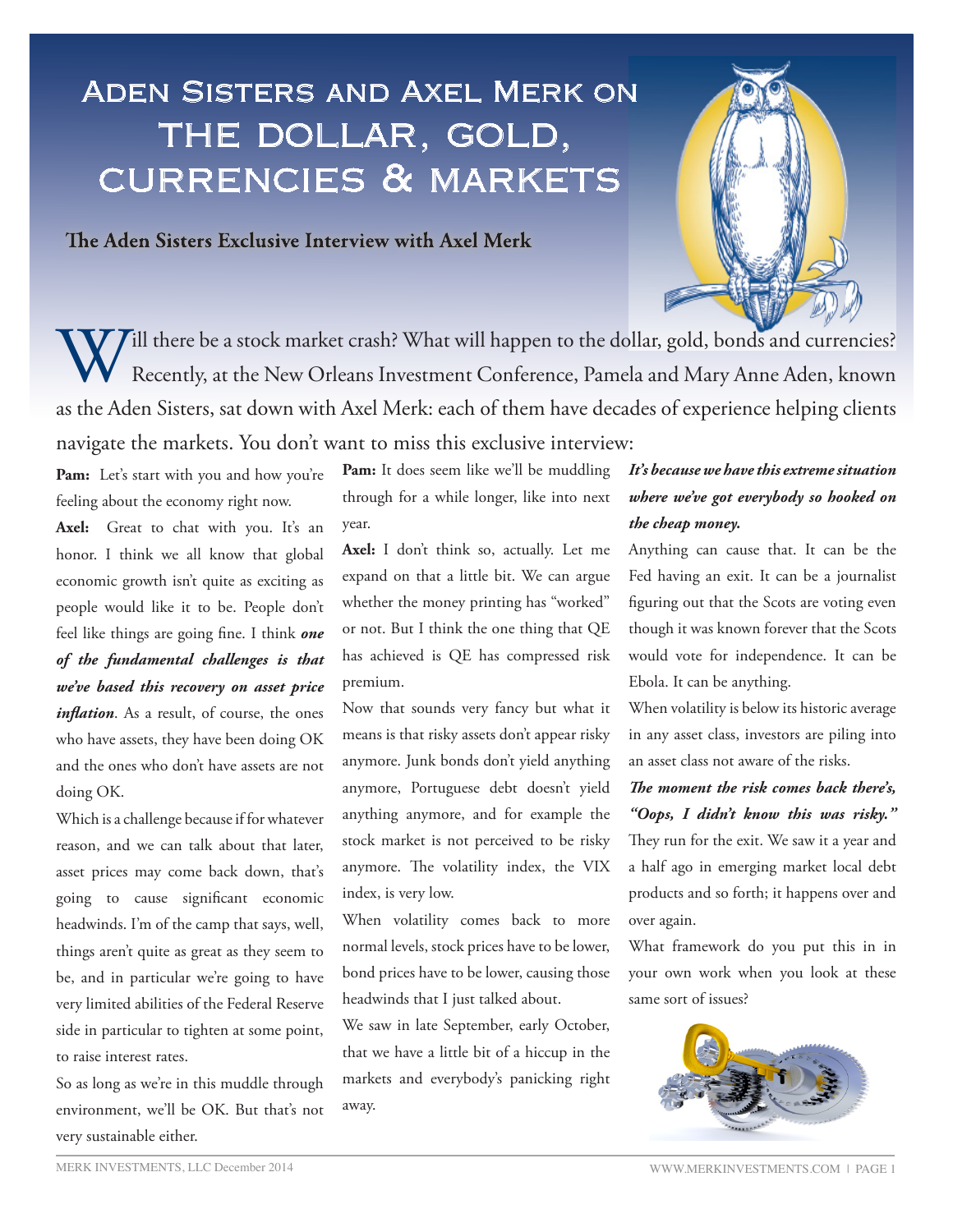Pam: We clearly look at the major market trends and correlations. That's very important for us to see how interest rates move with the gold market, for example, and the bond market, and how the big trends are evolving. For example this year the trend has clearly favored bonds, so we have been invested in bonds. We still think bonds are a good investment going into next year and this coincides with the deflationary forces that are currently dominant.

We go a lot on the flow of the market and why that market is flowing. We feel that interest rates, for example, could trend down to possibly the 2008 lows on a 30 year yield basis. Maybe not go straight down but over the next six months to one year.

We can see the pressure on interest rates still going on. We wouldn't be surprised to see gold consolidate and stay firm, but we think eventually *looking out into the year ahead that we'll start seeing gold head up more forcefully.*

**Mary Anne:** Just to add to what you said, we're completely in agreement with the muddle through economy. That's very clear. What the Fed has done, it has boosted assets, but the average person is worse off than they were say six, seven years ago.

Really since the 2007, '08 crash, or the recession, things have never come back the way they have normally done following a recession. The QE isn't working, it isn't having the desired effects that the Fed was hoping for.

It has helped, but I think you're right. Every time there's a hiccup, people get fearful. They're very nervous.

The risky investments have become more mainstream because people are desperate just to get some yield and they're not getting that. In the meantime, the Fed is not able to raise rates because the economy couldn't withstand it. Therefore *we think the rates are going to stay low, and that will be good for the bond market.*

Despite the fact that the 10-year yield is only 2.20 or 2.30%, we think it's going to go even lower. As one of the speakers here said, if you're comparing that with what you're getting in most other countries, it looks pretty good.

**Axel:** Great thoughts. We also study correlations very closely. As you know, aside from precious metals markets we look at the currency markets. But one of the things we look at is how these correlations are morphing.

In the short term, for example, there's this notion, that when there's a crisis there's a flight to quality and the dollar benefits. Well, if you look at the third quarter of this year, equity prices were rising and at the same time the dollar was rising. The dollar had a huge rally.

Conversely at the end of the third quarter and the beginning of October, when equity prices were behaving erratically, coming down quite sharply, the dollar was actually falling simultaneously, so these correlations are certainly not stable.

Importantly, I think with regard to correlations the biggest game changer that we saw was in the summer of 2012. We published a piece called "Draghi's Genius" in August 2012 after he had given his statement he'll do "whatever it takes." What happened is that until the summer of 2012 we had this pendulum where 'when risk was on' you knew exactly what assets would rise and when 'risk was off' you knew exactly what assets would plunge.

Then Draghi stepped in and made the euro less risky. The euro wasn't safe, but it was less risky, and it was cheap, maybe for the right reasons. Suddenly when 'risk was on,' money came towards the euro.

The money fled out of emerging markets, but it didn't go to the US, where it's supposed to be going. It went to Ireland; it went to Portugal; it went to Spain.

To me, this means that even when we're in this muddle through environment, we are flooded with liquidity, the money wants to go somewhere and it goes where it perceives there to be value. It doesn't mean everything is great over there.

I think *investors have to be very mindful in this environment that they don't just buy conventional wisdom and what ought to happen*. Not just with interest rate rises, but also which asset classes are going to benefit.

With regards to the bond market, I take a chapter from Warren Buffett's approach to the markets. Warren Buffett didn't invest in tech stocks in the '90s and he did just fine. Similarly, *I'd rather not touch bonds with a 10 foot pole, but realizing I might miss out on a rally.*

**Mary Anne:** Most people feel that way, and we've had people say, "How in the world can you say bonds are still good? They're in a bubble. They've been rising for 30 years. Interest rates have been declining." But in spite of all that, bonds have been the top performers this year, gaining 30%.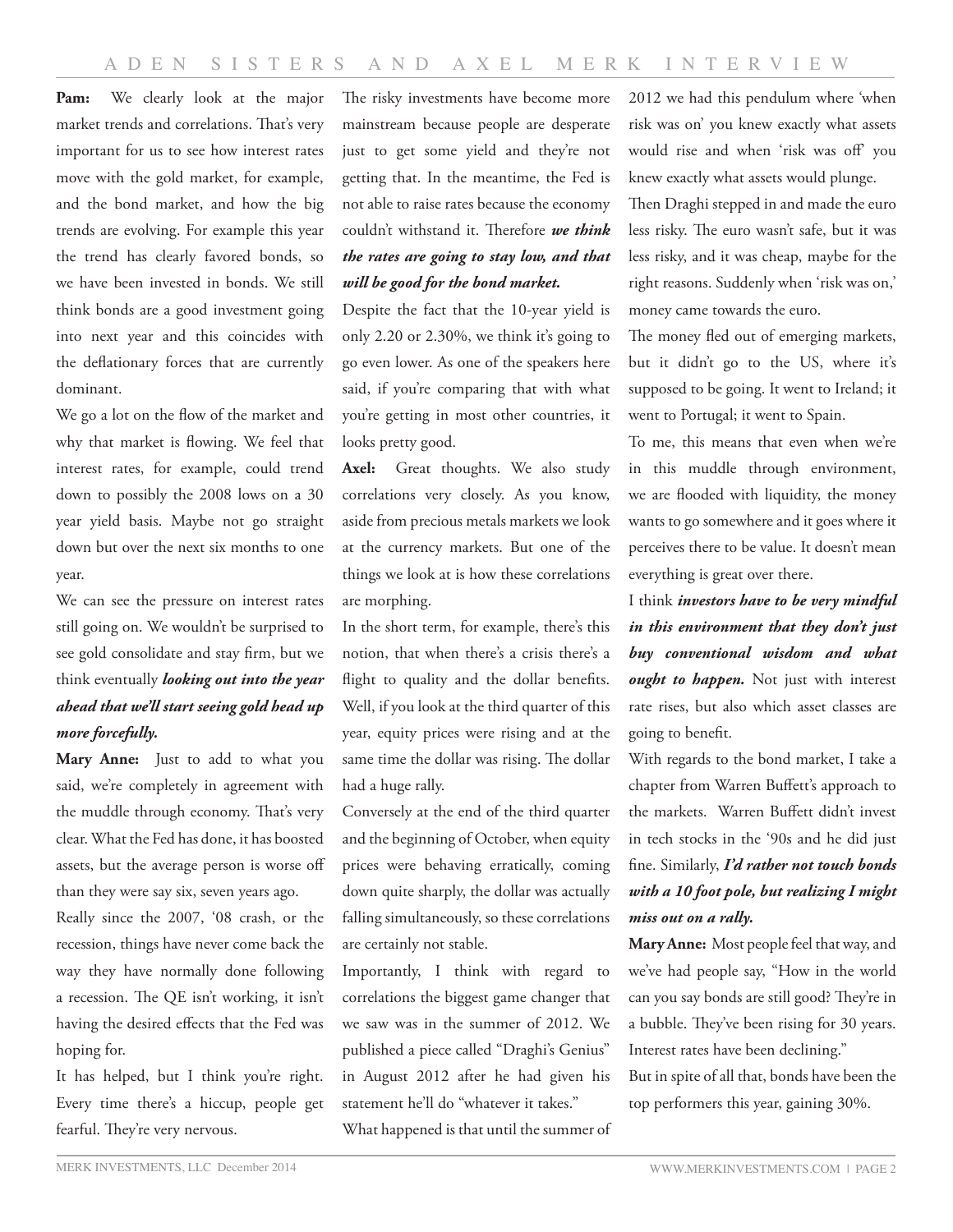But we couldn't agree more with you, many things don't make sense. If you try to be logical, like, "Gee, this market should go up because of X reason," a lot of things are happening that are just the opposite.

**Axel:** The follow up question of course is, and I have some views on it, but I'd like to hear your view on that first. What does it mean for investors?

Mary Anne: For investors it's a very confusing time.

**Pam:** A lot of investors are feeling like, what in the world are we doing here? Because there is no logic at the moment. In our newsletter, we are telling them and it sounds trite just saying it, but we are going with the trends that are going up... The flow of the market is very important, and where the liquidity is.

**Axel:** I'm sure you have your own set of indicators you look at, but one of the most traditional ones is of course the 200 day moving average in the Dow Jones. We came back up, but when we broke through that did that concern you? Is that something you looked at? Or did you look at other indicators?

**Mary Anne:** I know a lot of people follow the 200 day moving average, and we do, but the one we really put emphasis on in our work is the 65 moving average for the stock market and the S&P didn't break it, the Nasdaq didn't break it, so it was an isolated incident. That's where you have to take the market trend, which has been up since early 2009 in the case of stocks. It broke it.

It was just quick and then it came back up.

The other market indicators did not break. There were quite a few there that we follow, and sure enough they all bounced back up. For the moment the trend is still intact and it's up, and we're still invested in stocks.

That's where, as Pam said, we have found that *it's far more profitable to let the markets tell us what to do and not us tell the markets what they should be doing.*  It's made a big difference and for the most part we've been on the right side of the trends.

Pam: Then in the gold market's case it's not out of the woods yet. It could maybe have one more leg down but here too, we'll let the market tell the story.

**Axel:** I would be the first to agree that this market is driven much more by technicals than in the past. Because if you try to do investments based on fundamental analysis, well, you're almost certainly wrong because the market is not really related to fundamentals.

Conversely what it also means to me is that because, and we have more people appear to be looking at similar indicators, I am very concerned that when we do break a trend that everybody could be piling in then on the downside as well. The market has been rising on good news, has been rising on bad news.

Well, the market can fall on good news and can fall on bad news. Once the technical picture doesn't look so great anymore, we can have a problem.

The one indicator that I have looked at in my investment career as the best bubble indicator is complacency.

It's not one you can time the markets with very well.

I indicated earlier that in the S&P volatility is low and asset prices are rising.

Well, weak hands might be going into the S&P 500 and that makes it vulnerable. But when it comes to gold, for example, we think that's one of the better indicators. For example, when the price of gold is rising and volatility comes down it means that momentum players are starting to pile into gold. That's usually when we take some chips off the table.

We like it when there's volatility and the market comes down because that shakes out the weak hands. Then of course it depends on what our long term view on gold is. Since we think that long term we can't really afford positive real interest rates, we like it when the price of gold does come down.

Pam: What do you think about the dollar? Do you think it's going to stay firm because the euro, for example, area is very weak? That's what it's looking like. Actually, we were thinking that it wasn't so much the dollar has been strong since July. It was more that the euro has been very weak.

**Axel:** The currency markets are in many ways fascinating because everybody has an opinion about them, and very few people know anything about them. Now we've studied the currency markets for a long time and we don't claim to know everything about them either. But we do know that most of the myths about the dollar are flat wrong.

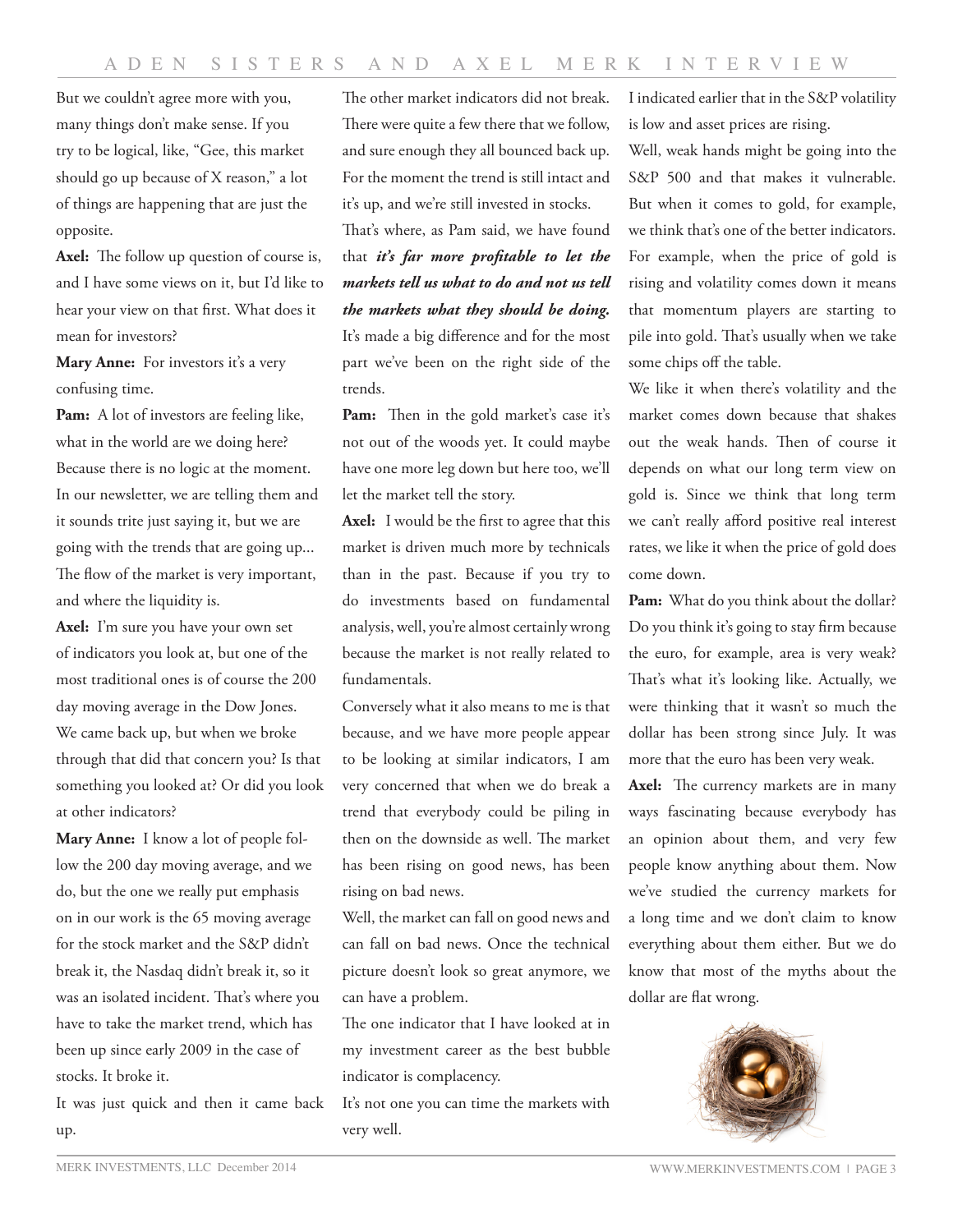You mentioned the good economy. **Who says that you need to have a good economy to have a strong currency?** Look at the Japanese yen. The more dysfunctional their economy was, the stronger the yen was.

**Pam:** That's right, it soared. But it was their safe haven.

**Axel:** There is a reason why, and obviously the yen behaves a little differently from others, but I like to use the yen as a wakeup call. When the earthquake happened in Japan now three and a half years ago, the yen zoomed up. A few weeks later, the New Zealand dollar plunged when there was an earthquake in Christchurch in New Zealand.

The difference is that in Japan there was, I'm talking about past tense, there was a current account surplus. That's why everything was backwards in Japan. In New Zealand, there's a current account deficit. A country's Current account balance is not a good predictor of exchange rates but it tells you a lot about the dynamics of how a currency might act.

We talked about correlation earlier. We study, for example, whether the yen is perceived to be a safe haven by the market? Whenever Abenomics appears to be working, the yen does not act as a safe haven, and when Abenomics appears to be failing, the yen is regaining some of its safe haven characteristics.

Then of course the question is, our view is that, well, Abe's going to double down when things don't work until he's kicked out and then let's see what damage has been created.

Because what Abenomics is creating is he is eroding the current account surplus. So now the yen is trading more like just another currency.

Now going back to the euro that started this, in our experience the euro is a tiny bit sensitive to economic growth, but not really. The US dollar a little bit more so, although everybody thinks the dollar rises as interest rates rise, but it's flat wrong. If you look at the data, during early to mid phases of a tightening cycle by the Federal Reserve, the dollar tends to decline. The reason is that foreigners own a lot of US debt and that debt tends to decline in value because of the interest rate risk in that debt. It's in the late phases of a tightening cycle that the dollar tends to appreciate in anticipation of the next bull market in the bond market. Now I would be the first to admit that we are not in a regular interest rate cycle here. But more to the point of where we are right now with the dollar, what happened in the third quarter was that the perception was the US would have this tremendous exit, have high rates and whatnot. Mr. Draghi, the head of the ECB, was throwing the kitchen sink at the euro bulls and saying, "I'm going to have rates lower for longer. I'm going to print us all this money, I'm going to do anything to weaken the euro."

Well guess what? When somebody throws the kitchen sink at you, you duck. The question, though, is where are we now? We are at a situation where a lot of stuff was priced into the dollar and in the euro, and to me, I like to be a contrarian investor, not for the sake of it.

But to me that means, well, hasn't the market gotten a little ahead of itself because didn't we just say the Fed is not going to have an exit?

**Mary Anne:** Are you a buyer of euro then right now?

**Axel:** It depends on the strategies. *Longer term, I don't think that the dollar can outperform the euro over the next couple of years*. Now at the same time Mr. Draghi has been convincingly irrational, and who knows what else he's going to do? We've got to watch him very, very closely.

On a short term tactical level, one does have to these days focus far more on risk management than anything else because everybody now, and I say everybody because as of just recently even the Federal Reserve has piled in that they want to have a weaker currency as well.

**Mary Anne: That's why the currencies are so important, because they, all these factors you mentioned are going to affect the other markets.** If we have a strong dollar, for example, that's going to keep downward pressure on the gold price.

**Axel:** It might. But what it also will do is it's going to mess with corporate earnings in the US, and that's going to give the Federal Reserve a signal to maybe not raise rates quite as quickly.

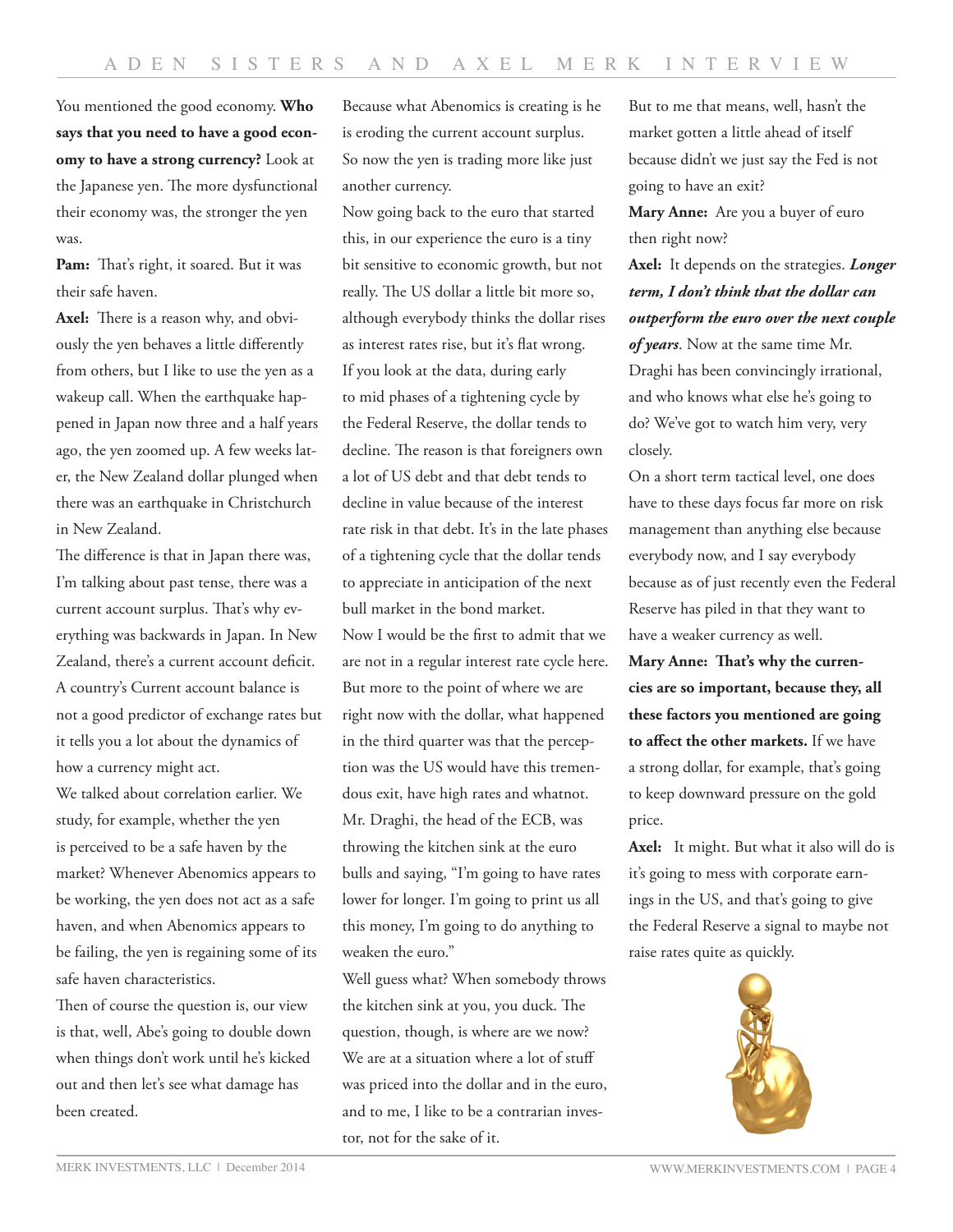What we have is an environment where people thought, "Oh, we'll have this grand exit," but we get all these headwinds and we've discussed a bunch of them and there are more. Then things will be, maybe if we're lucky we'll be in the muddle through thing. But we listened to **Alan Greenspan earlier who said, "We're sitting on this box of tinder."** When you have this cliff something could go wrong. Let me go back maybe to my original question. What should investors do about it? You said you use trend following methodologies; do you tend to focus on the stock market, on specific securities and gold? Or what other things do you recommend investors do?

Pam: Depending on the market, but when it's a time to invest in the currency markets we'll recommend certain currencies, or in the bond markets, the gold market, the other precious metals, the gold and silver shares, and the stock market of course.

**Axel:** Good. The way we look at that is, because we ultimately have a slightly, kind of a bigger picture or a 30,000 foot view on that. Our view is that central banks have inflated asset prices. When you own assets of course that's been good, but at some point the glass is going to be perceived to be half empty and asset prices might come down.

The question is, well, **how do you diversify in that sort of environment?** The classical diversification is of course you have stocks and bonds. You've made a good case that maybe bonds are going to be doing just fine.

In fact, bonds have been doing just fine. Now many people are still not comfortable putting money into bonds. So what do you do if you don't want to put all your money there? Then of course what people have been doing is they've been reducing the duration of the bond portfolio, they have been chasing credit, so to speak. In fact, if you look at some of the bond funds that are being offered by some of the biggest institutions, they're not bond funds anymore. They hold MLPs, master limited partnerships. They hold dividend paying emerging market equity stocks, and they're just selling them as bond products.

**Our view is that you should really look beyond stocks and bonds and find ways to get things that have a low correlation to the stock market.** We talked about gold earlier.

Well, gold is one of the alternatives that is easier to understand. People love it or hate it. It's fairly straightforward. We happen to think long term it is a good investment. Gold, by the way, if you adjust with perfect hindsight would run a portfolio optimization, it has been a great diversifier. People should have much more gold in their portfolio than many people recommend.

Pam: How much do you recommend a person have in it?

Axel: If you just use stocks versus gold, if you've had 30 percent in your portfolio either since the beginning of the last decade but also since 1970, or for the past 100 years,

not that you could have held gold all the way through, something like 30 percent would have been giving you a better risk adjusted return than just holding stocks. Now we're not recommending people necessarily do that. I personally have that much and more, actually, in gold. What people should look at is not about gold per se. It is about **adding a component to a portfolio that has a low correlation and potentially positive returns. Mary Anne:** That's exactly what we do. The diversification on the allocation. **We've been for a long time recommending 20 percent in metals related investments.**

But at this point since the bonds have been the better performer this year, we've had 35 percent in bonds and 30 percent in stocks. We still have our 20 percent in gold exactly for the reasons you just said, as a diversification.

**Axel:** What I like to caution and it assumes you're doing that is it's not just the correlation that you think it has, but the correlation it actually has more than you think it might have. Because people think, "Oh, I diversified to these and these different sectors and everything is going to be dandy." Well in practice that hasn't worked. When everything goes up in tandem, things might also go down in tandem.

We take it a step further and advocate currencies. Because currencies, if you use a basket of **currencies or a managed basket of currencies, they historically have a low correlation to other asset classes.**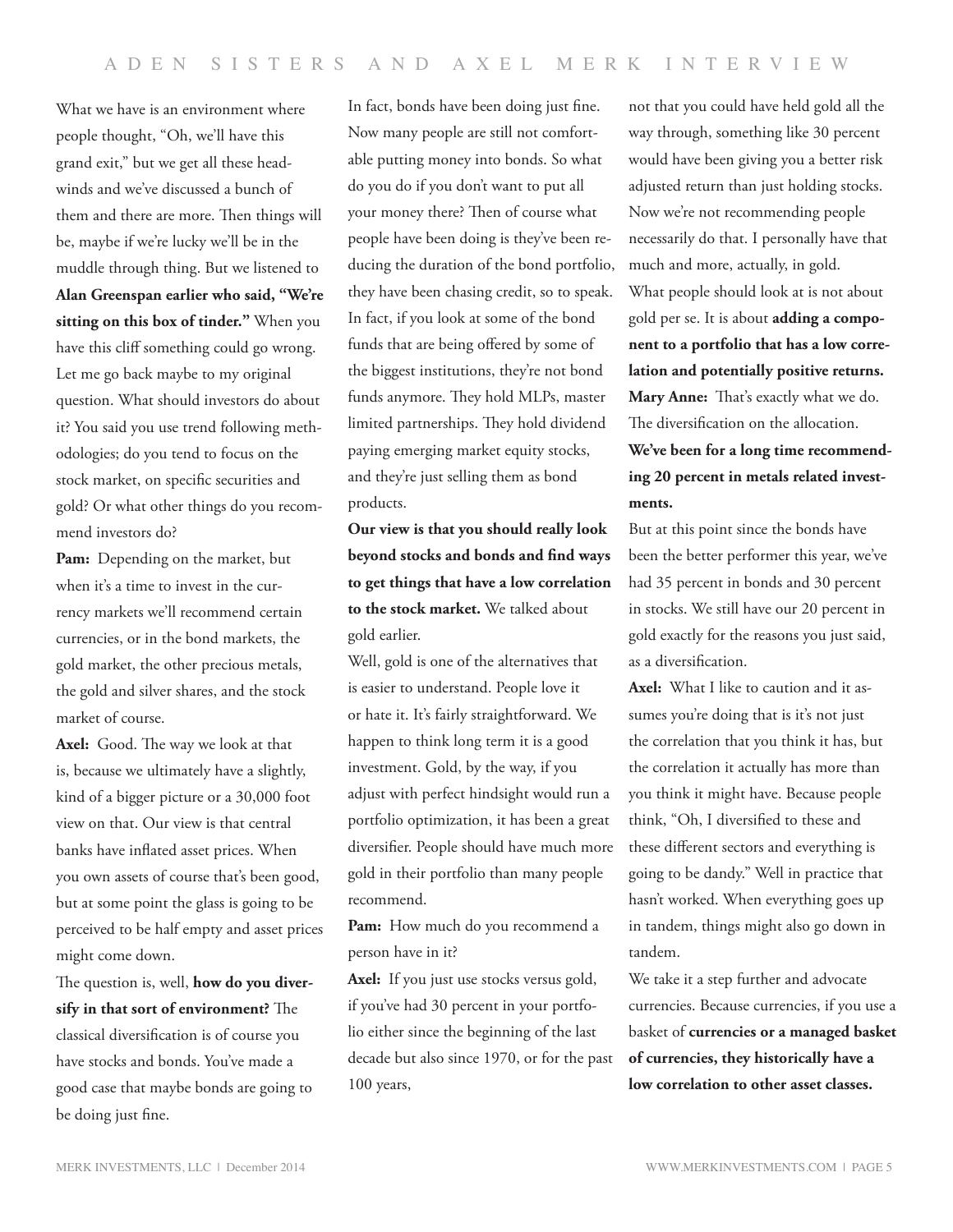#### ADEN SISTERS AND AXEL MERK INTERVIEW

You can even go a step further and **treat currencies as an alternative asset class** by deploying a long/short currency strategy. You can, for example, buy the Australian dollar and sell the New Zealand dollar; when you do that you're almost certain that the returns that you generate will not correlate to anything else in your portfolio.

That's the great thing about alternatives. The disadvantage of alternatives is that they're often difficult to communicate and then also sometimes they're difficult to implement. If you have a long/short equity strategy, well, in a crisis you may not be allowed to short the stocks.

So at the same time I do think **this is an environment where investors should very seriously consider to have a substantial portion of their portfolio in alternatives.** Many alternatives tend to be at the lower end of the risk spectrum, so you've got to have quite a substantial amount if you want them to have an impact on your portfolio.

**Mary Anne:** Exactly. So you think hedging is good then on a specific currency. Well, I call it hedging like long one thing and short another.

**Axel:** Great question. Because you're saying should you hedge your currency exposure? Most people may not be aware of that when you invest internationally, you have currency risk. That might sound very simple, but you're already allocating a risk budget, so to speak.

We're telling, well, why don't you allocate it smartly?

Why don't you think about how you allocate it?

What people are not aware of is that about **30 to 50 percent of your returns in international equities are due to currency moves.** If you leave it in, the currency risk, you're taken for a ride. If you take it out, you're leaving chips on the table.

Our view is, well, **you've got to actively manage that risk.** When you do that, you can actually add significant value to your portfolio.

**Pam:** We agree with that. We like currencies very much. We follow them closely as well and we think they're very important. We follow their correlations. We have the ratios that we see on an ongoing basis, every week we're always updating those correlations.

Axel: We are very much a believer in actually acting. But what we see a lot is that people listen to folks like you or to us and then they don't do anything. They just said, "Oh yes, that's all fine, listen to these correlations, listen to what you say about bonds, listen to this and that," but they don't do anything about it. Then they say, "Well, I'll do something when the dollar goes down," for example. Yeah, well have you looked what the dollar has done since the last 15 years, the last 30 years, the last 100 years? Similarly, as investors say, "I'll get out as needed," and so I happen to think that the time to take chips off the table is when the markets are up.

Well, do you want to just tell everybody what you do in your work before we wrap it up?

Pam: Yes. We've been writing a 12 page monthly newsletter for 33 years, and we have a weekly update and trading service. We cover all the major markets and we go over them and show a lot of our charts that we produce in house. We really enjoy that. We feel that the markets are much like art.

**Axel:** Is there a website people should go to for more information?

**Mary Anne:** AdenForecast.com. There they'll see a sample issue. We have a lot of proprietary technical indicators that we've developed over the years and they work. We've weeded out the ones that don't work.

It's always something that we're following, but it's not just a technical letter. It's a technical and fundamental letter. We discuss the economy, global effects and provide specific investment recommendations. Like you said, the fundamentals aren't as good as they used to be but we try to marry the two and then we feel good about a particular market, especially when things do make sense. But so often these days they don't. But anyway, it's been good and we're proud of it. Pam: Please tell us more about your products.

**Axel:** Sure, yes. We manage four mutual funds and an exchange traded fund. The mutual funds have a currency focus and a bit of a gold component. Then the exchange traded fund we have is a gold exchange traded fund.

We also publish a newsletter. We don't publish on a strict schedule because the main thing we do is manage money. But we write when we think something important happens and we discuss things like what's happening in the economy,